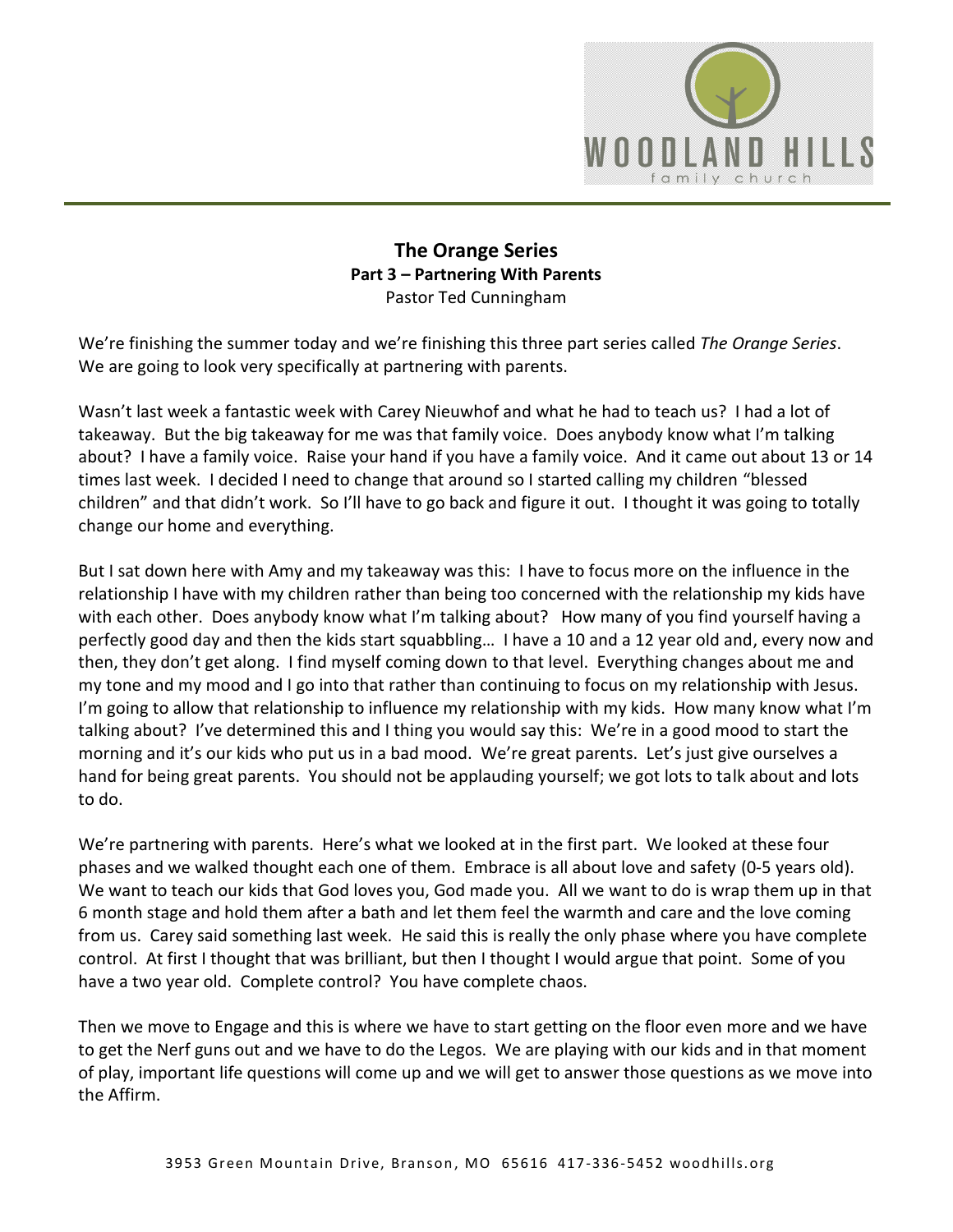The Affirm phase is where our junior high students begin to wrestle with identity. They begin to wrestle with who they are. This is the hard phase for me as I'm entering into it right now. Your children begin to move away from your voice and they begin to listen to the voices of their friends. To them, their friends' voice can begin to matter more than yours, but it's at that moment, Mom and Dad, that our voice matters the most. We can't stop influencing our kids. Then we ultimately Mobilize them. Moving them out, letting them know they are gone.

We've got the marbles this week. If you have a new born, you multiply 18 times 52. You are going to get 936 marbles. You have 936 weeks with your kids. Our challenge around this church and community and with our families is that we would make this time matter; we would be intentional with every marble as we pull one out week after week and toss it out. We know as they go through out from birth, as they get a couple of years old, and as they move towards the last year… How many of you have a senior in high school? Guess what? You've got 52 weeks left. How fast are they going to go? Go ask that family who just said goodbye. They would tell you those 52 weeks went like that. It goes fast.

I love when I hear parents say "We've got a big senior year planned" and senior year was gone so quickly. We are here to encourage you on your journey as a parent today. Carey said this last week and we added another layer in Part 2 of this series. He said **"Every parent is on a journey from control to influence."** That's good stuff right there. Every year, I'm losing control, but I hope every year, as I lose a little of control, I'm replacing it with influence. That's what we want to talk about today. How are we going to do that?

### **Happiness**

In all of these phases – Embrace, Engage, Affirm, Mobilize – how do we lose control and gain influence. How do we do this? What's the plan? I think we need to look at our motives as a parent. Our motives seem to change from day to day and from phase to phase, but we tend to look at our kids and realize we have to have a good strategy. We have to make sure of the schooling and the discipline in the home and what we are teaching them and that all these phases are taken care of, but what's under all of that is what we want to discuss. A lot of parents have this as a primary motive: happiness. We want to raise happy children.

If you Google this for books, you are going to find books… If it's not the title, it will be the subtitle: "How to Raise Happy and Healthy Children." I remember the first time I saw that on a bookshelf. I asked Amy if happy and healthy children are our goal. We think it should be healthy, but we don't know if happiness is the primary goal.

Let me make this point here. I want to show you a picture of a cute baby. Is this not a precious baby? Does it get any better than this? This baby is so happy. Can I tell you the difference two seconds makes. Do you want to see the difference two seconds makes? Now this same baby is crying and screaming. Is that not true? I think it's at the preschool phase where you recognize you don't have control of your child's happiness. No matter how hard you try, they scream for no good reason. This is why when you were growing up, you're parents told you "I'll give you something to cry about."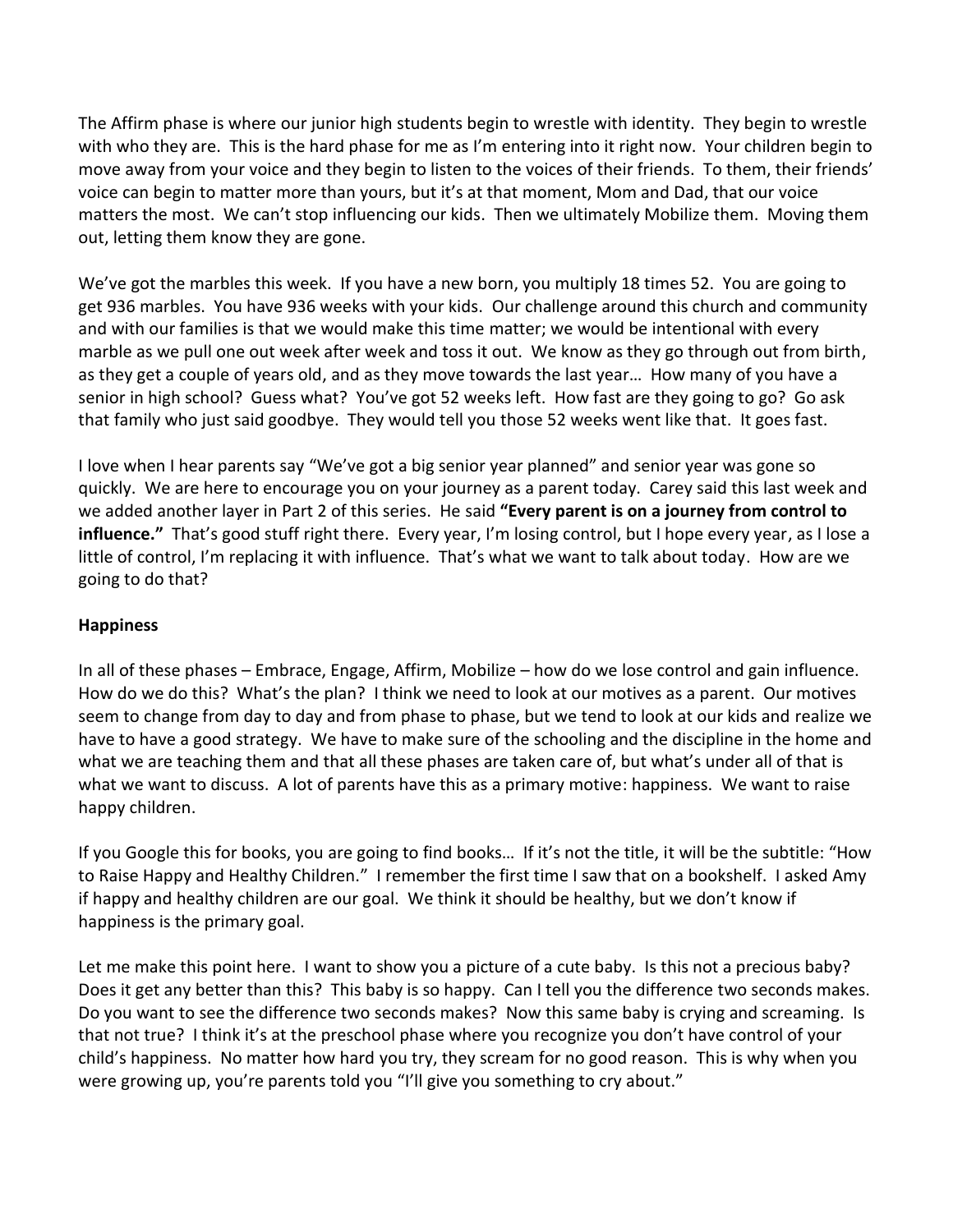It's all about perspective. The comedian Brian Regan says if you've ever been at a park and you see a kid lose the balloon… They go freaky over losing a balloon. Mom and Dad are like "Knock it off; I'll get you another one." He said "Just once what I would love to see is some dad's wallet leave his back pocket and start floating away." Isn't that a good point? Dad would be screaming and crying. It's just perspective.

So we start strategizing. How do we move about in the home and do the song and dance and do all of our parenting strategies so that they remain happy? You are going to find out quickly that is the most exhausting pursuit any parent can take on – making sure their children are happy at all times. These are real pictures. These are not stock photos. These are Taney County, Stone County examples. We had to keep it here in our community. Let me show you another picture of a precious child. What's going on here? We need to start asking you to put captions with them. She is lying on the floor crying because she didn't like the size of the orange that her mom peeled for her. We thought that was a perfect tie in to the Orange Series.

I remember the first time I wanted to teach Carson how ridiculous a fit looked. We went to Walmart and I went back to the back with all the big screens. I asked Amy for something and when she said no, I fell down on the floor like that. Carson thought it was embarrassing and I said "Welcome to my world. Get your hind end off that floor." I want to show you this child happy. Joe and Laura gave us permission to use this picture. Mesa Mitchell said I had permission to use this. The same child is happy, reading a book in the library, but you'll notice she is in a shirt like one of her brothers. She's happy because Mom simply says in the caption "Pick your battles." Remember when your mom used to say that. This wasn't one worth fighting over. "If you want to dress like your brother and go out in a shirt down to your ankles... I ran out of parenting strategies on Thursday and it's now Friday, so we are just going to try to get through the week."

Have you ever been to Walmart and judged the parent of the kid that's in a diaper and cowboy boots? Does anybody know what I'm talking about? That's a parent who is picking their battles. "If you want to go out as the naked cowboy, go for it. We're going to let you do that because we are done fighting you." How many parents can say amen? Happiness is not the primary here.

### **Comfort**

How about the next one? It's not happiness. Shouldn't we make sure our children are comfortable? I go back to what the flight attendants say on the plane. And I love when the pilot comes on to remind you of why the flight attendants are there. They are there primarily for your safety, not your happiness or comfort. They don't say it like that; that's my paraphrase, but that's really what they are saying when you're pushing the little call button to get somebody.

Comfort… Is it making sure my children are in the right environment at all times? Is it making sure there is no trial or loss or difficulty or pain that comes into their life? Is that my goal? We do this as parents. We create environments for our children to succeed rather than teaching them to succeed in environments they can't control. So we are constantly manipulating their little world so they can be happy and comfortable.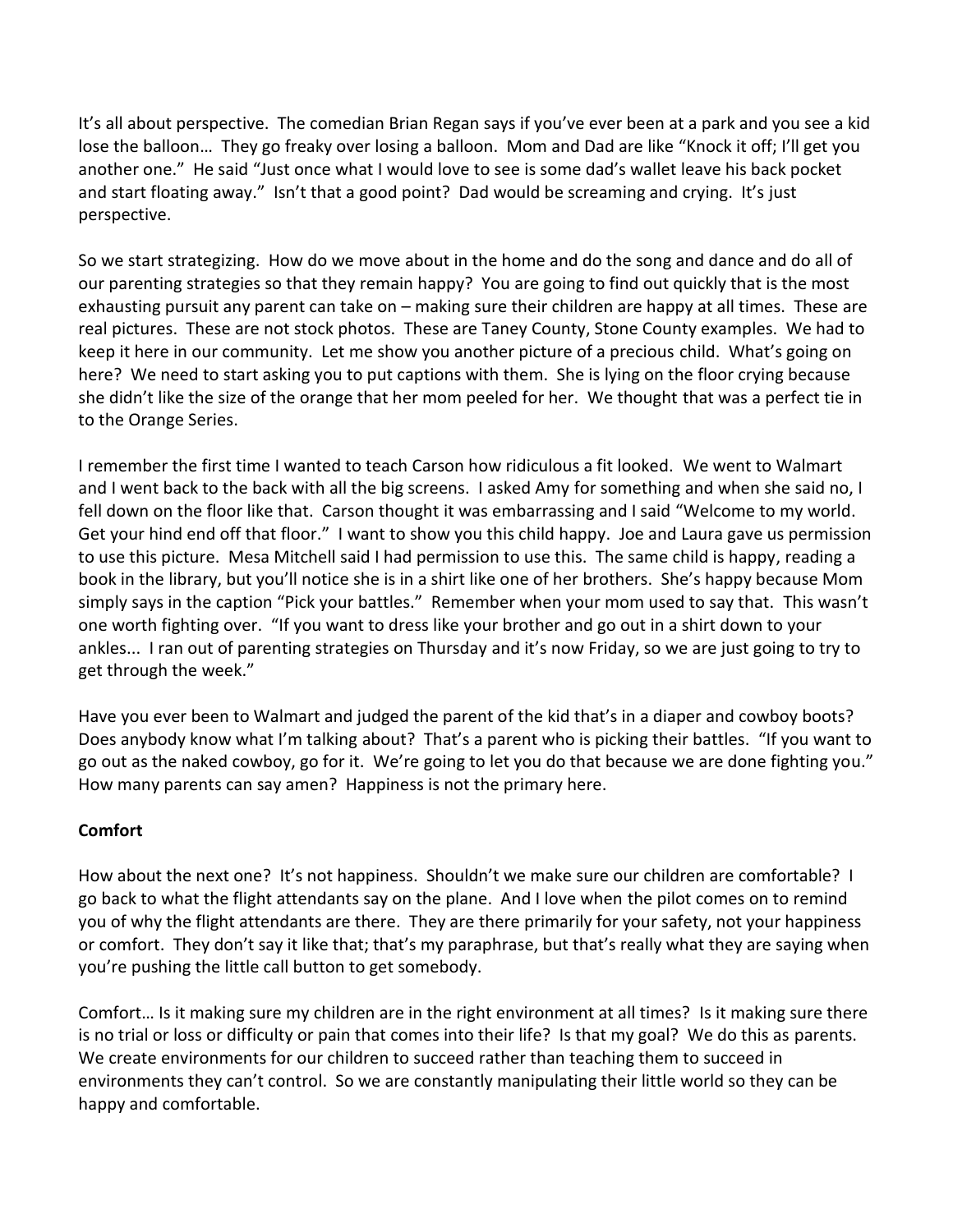I have to tell you something. For Ron Cunningham, my father, these were not two of his chief ends. It was really bottom line. My dad couldn't care less about my comfort. I'm 41 and I don't remember once him asking me if I was comfortable. I remember driving home from the store with a lawnmower on my lap in the back of the Plymouth, Volare. I'm like "Dad, I think this blade in my face isn't safe." "Dad, do I have to wear a seatbelt on the trip?" "No, son, sleep in the back window of the car." Comfort wasn't the primary.

### **Companionship**

You see we're moving through the phases: happiness, comfort, and now companionship. I want my kids to be my BFFs. We're just going to be best friends and whatever it takes to maintain the best friendship with my kids… Boy you find out quickly that doesn't work. It's actually kind of weird for a teenager to be best friends with a parent. "I'm your dad and I'm going to influence you as a father and I want you to have friends." Typically, your friends are your peers.

What are your priorities as a parent? What's your motive for everything? Here's what will trump all: love and safety trumps happiness. We have to go back to the phases, back to the priorities. "I want to make sure you know I love you and your safe, but if you ain't happy about it, that may change in a couple of weeks or months, but that's alright. Happiness isn't the goal. You're going to find there are going to be seasons in your life that are difficult and challenging and the good news is that as your parent, I get to be here with you as you go through this one and we get to work through it together."

### **Character Trumps Comfort**

Now just because of the news lately, we're trying to put the word trump in as many places as we can just to throw the democrats off a little bit. I just remember this is my dad. My dad was character over comfort. I can remember when Coach Schnabel threw me out into the hallway in  $6<sup>th</sup>$  grade and the door slammed. Remember those thick wooden doors they used to have in school with the glass on them. You couldn't really see through the glass and they had the numbers on them. He threw me out in the hall... That's when teachers could still do that. I sat there scared to death.

Students used to stand in the hall and think *Man, I hope this doesn't get back to my parents*. Isn't that how it used to be? Why were my parents always siding with the teacher? About a minute later, the door flies open again… How the glass didn't break on that door, I have no idea. My books, my bag, my coat, my pencils, in no sort of order at all, came flying out and against the wall. I went home and I had to share it with my parents. My dad would automatically take the side of the Coach Schnabel. I would ask him if he wanted to hear my side and he'd say "No, I want you to learn how to shut your mouth in class, son. Do you not see the pattern? Your mouth has gotten you in trouble for years." I'm glad that's changed. That's because I've grown. But character trumps comfort.

### **Relationship trumps companionship**

I want a relationship with my children that has influence, not the BFF, we have to hang out all the time. And down the road when they are well in years we'll spend time, we'll hang out, we'll do family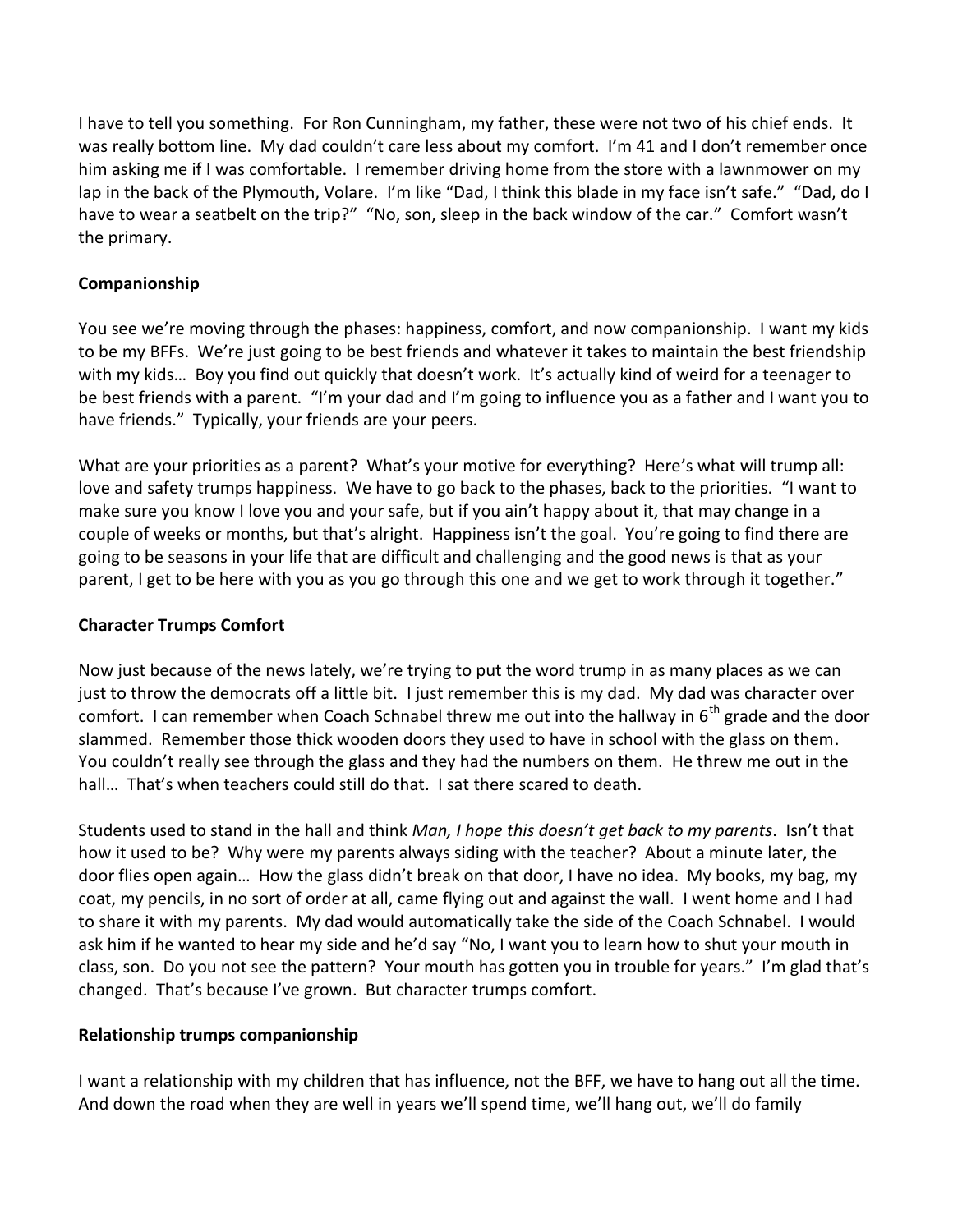vacations. I want them to look back and go "Dad didn't spend his years and Mom didn't spend her years trying to be my best friend. They knew their role as a mom and dad."

Here's where we are going today as a church, desiring to partner with every parent and every grandparent: "I want Jesus to be my child's priority relationship, not me. I want everything I do in the home to point back to Jesus as the primary, Jesus as the priority, not me." As Jesus becomes the priority relationship, let's look at what Matthew 10 says. Its some of the strongest teaching we have from Jesus in the scripture.

*[34](http://www.studylight.org/desk/?q=mt%2010:34&t1=en_niv&sr=1) "Do not suppose that I have come to bring peace to the earth. I did not come to bring peace, but a sword."* What this text is going to be sharing is if you have undivided allegiance towards Jesus, if you place faith in Jesus and you take up your cross and you follow Jesus, if you're a wife who chooses to do that married to a husband who doesn't, there are going to be problems. If you are a son who follows me and a mom and dad choose not to, there are going to be problems. If you are a parent following the Lord and a child chooses not to… Jesus is saying the decision to follow him is going to impact all of your relationships. He says "Don't think I've come to bring peace; I've come to bring a sword and when you make the decision to place faith in me and you make the decision to follow me…"

*[37](http://www.studylight.org/desk/?q=mt%2010:37&t1=en_niv&sr=1) "Anyone who loves their father or mother more than me is not worthy of me…"* Commentaries and pastors and leaders try to dance around all of that, but Jesus is saying "Listen, your allegiance is to me first, not a parent. Your calling is to follow me."

"…*anyone who loves their son or daughter more than me is not worthy of me."* And we love our kids. I love my kids. I love spending time with my kids. But is the priority spending time with, is the priority building a companionship and best friend relationship with me or is the use of that time, the time we spend together… is someone else at the center? The same is true of this church. It's Jesus at the center. And it's Jesus at the center of our families.

*[38](http://www.studylight.org/desk/?q=mt%2010:38&t1=en_niv&sr=1) "Whoever does not take up their cross…"* An instrument of death, a torture device, a crucifixion device. *"…and follow me is not worthy of me."* Who is your priority relationship? Is it a boyfriend or a girlfriend? Is it a spouse?

If you have not seen the movie *War Room*, you need to go see that before you do anything else. Don't see another movie until you've seen *War Room*. It's a fantastic movie. We saw it as a family yesterday. When my son finds out we're having a long meal, there is always this dread for him. He'll ask how long the meal will be and we'll say "We have nothing to do tonight; it's going to be a long meal with lots of conversation."

The only thing worse than that… I told him yesterday that we were going to a movie and his first question was "We're not going to an inspiring movie are we?" Isn't that great? He's thinking Hallmark and Candice Bergman. So yesterday was torture for him because we went to an inspiring movie, *War Room*, followed by a long meal. That movie nails this. That movie has a senior lady mentoring a younger lady, played by Priscilla Shirer who has written books, made videos and Bible studies.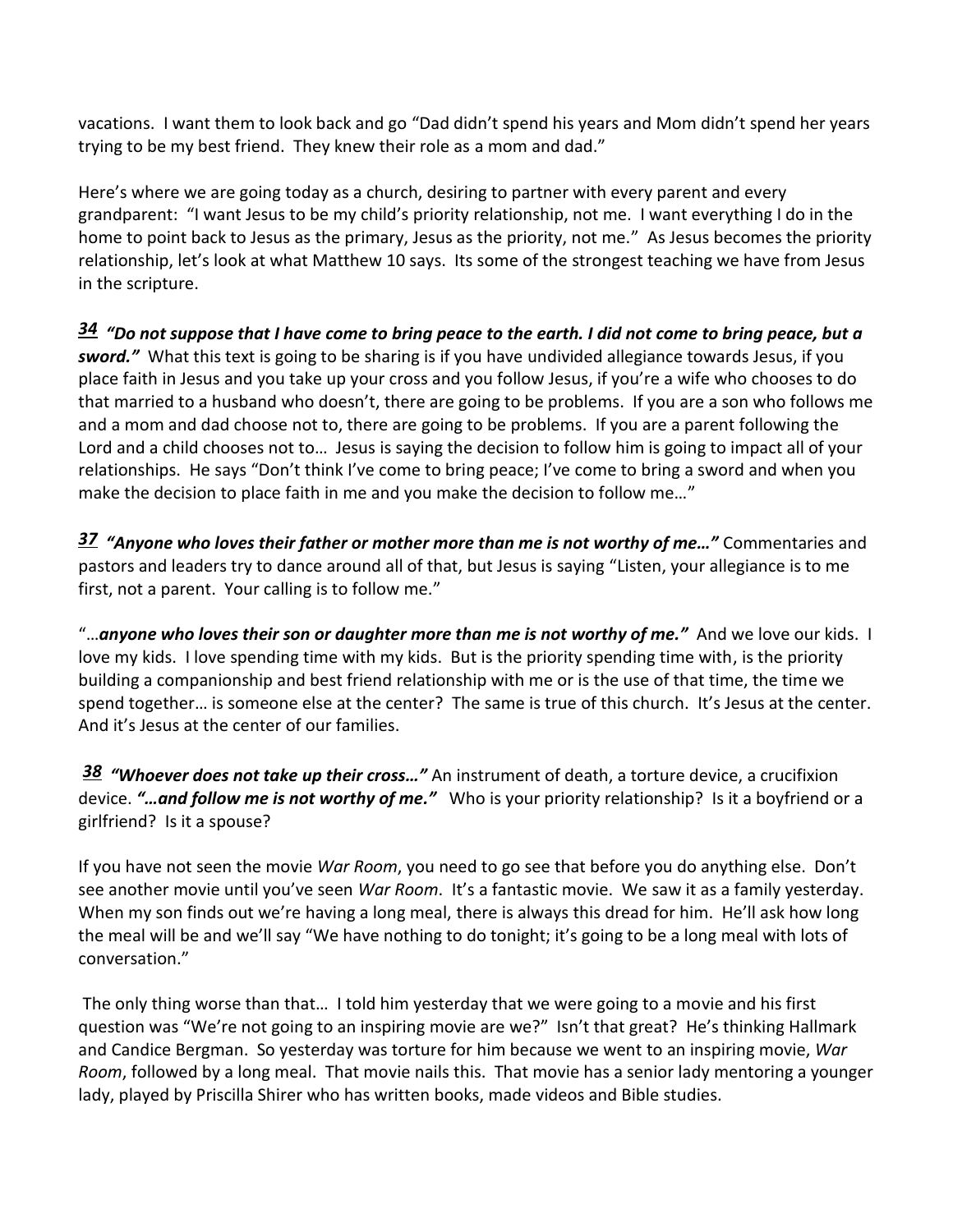The marriage is falling apart and all this lady mentors her with… She tells her to go clear out a room. I encourage you to do this. Clear out a closet and turn it into the war room. Satan has his crosshairs on your family. Satan has his crosshairs on your children and on your marriage. He is lethal and he has a great strategy to take you out. This senior lady says that war room is where you go in and you and the Lord begin with a strategy of turning over everything to Him. Let Him fight for you. Make Him the priority.

And then when they meet back together it was so much fun to watch because we see this all the time. She wanted to rant about her husband. And this lady would let her know she was missing it. It's not about him. She starts writing out the prayers that she has for her husband. It's so great. You have to go see it. It's almost like I'm going to require it before any marital counseling takes place at Woodland Hills. It gets you to the right frame of mind to be like "Okay lord, you're fighting my battles. You are the priority relationship in me, you're the priority above all else, and I want this to be true of my children. I want children who look to the Lord." That means I, as a parent, have to remove myself as the most important relationship in their life, whatever that takes.

### **The parent is the primary voice, not the church**

You are the primary voice in the life of your child. You're the primary voice with the most hours and the most influence over every coach, every teacher, every pastor, every student director. You are the primary voice. You have the most time, the most opportunity to influence your child. Where we get the idea of Orange is that the church is yellow and the home is red and together we make Orange. We want to come alongside you in the 52 hours a year we have with your kids. We are a secondary voice. You are going to drop your kids off at school tomorrow and hundreds and hundreds of hours will be poured into them by a teacher. Please don't forget even with those hundreds of hours, you are still thousands of hours. You're the primary voice.

Proverbs 1: 8 says *Listen, my son, to your father's instruction and do not forsake your mother's teaching.* Our family and the teaching we are going to share in just a moment of what we want to get into the heart of all kids of all ages is flowing from this right here.

We are taking our kids through Proverbs this year and as the dad instructs and the mom teaches, I want you to picture where that is. It could be on the side of a bed. It can be in the minivan tomorrow on the way to school or in the car ride home from church. That's where your week can start. Your week can start with what they learned today? "I've got these resources they gave me and I have Parent Cue app. I have all sorts of stuff I can go through with you and we'll spend all week doing that in the car, at bedtime, or in the morning," but it's the father's instruction and the mother's teaching.

We are just in Chapter 1 as a family right now, but on Friday, I told the kids where we are going with it. Pretty soon, as we go through Proverbs, I'll be instructing and Amy will be teaching them about adultery. That's pretty early in the book of Proverbs. I'm going to be teaching my son, at ten years old, to rejoice in the wife of his youth. I'm going to teach him "may you be blessed as we think about our future marriage. A lot of what we are going to teach and instruct you on is going to be to prepare you for that day, so we are going to talk about marriage."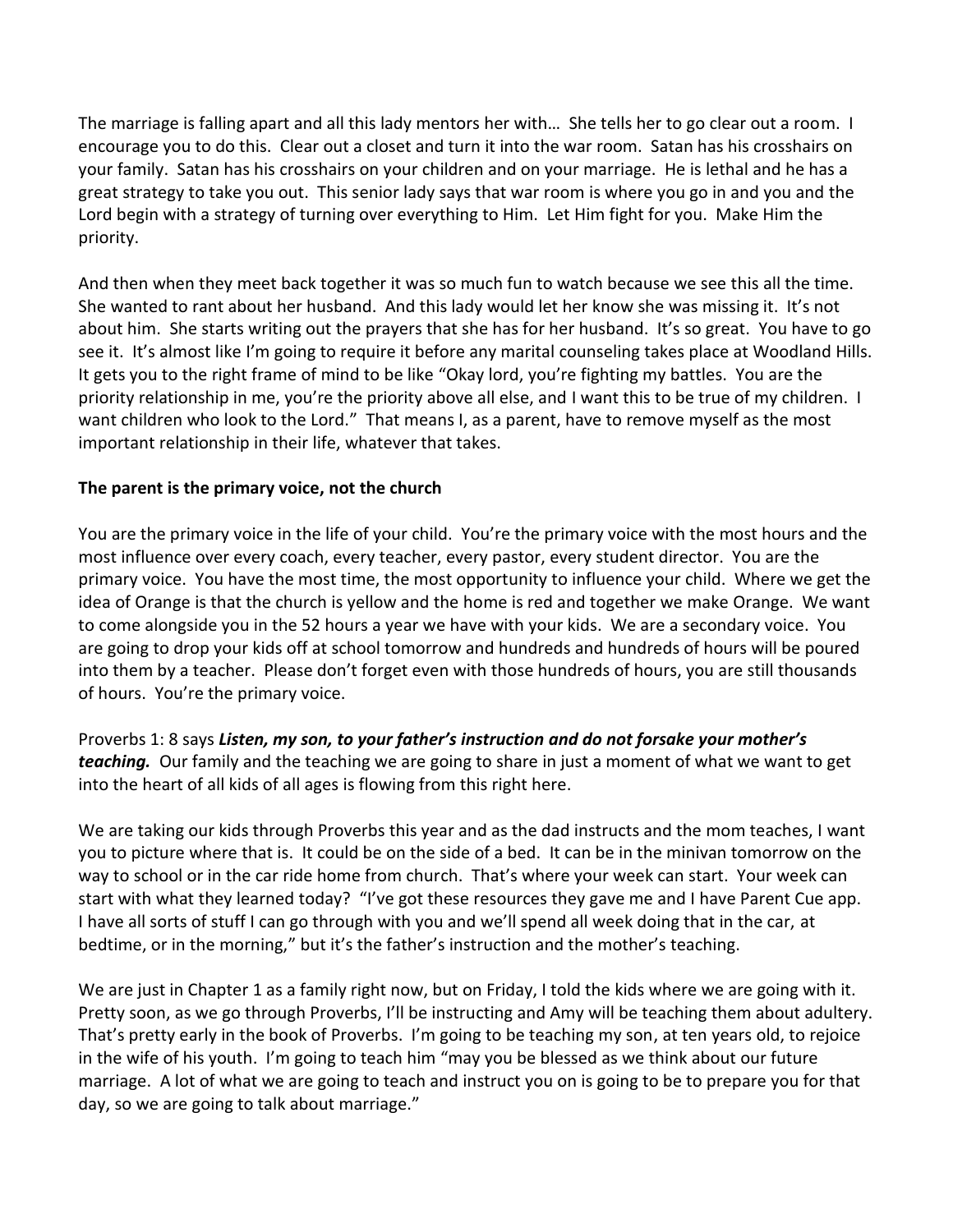We're going to talk about money as we get through proverbs. We're going to talk about how to spend and how to save and how not to spend everything you've got and how to be a hard worker and how to be someone who is willing to roll up their sleeves and do dirty work. We're going to talk about how to abstain from drunkenness. We get very clear in the Proverbs… We are going to look at a passage where there is a hangover. We are going to talk about what a hangover looks like and that this is what happens if you choose to go that party and get drunk. That's instruction and teaching and who is the primary voice on that? It's not the church. It's you. It's every day influence. You don't need a book to go through. You don't need a whiteboard. You don't need a Power Point presentation at dinner. That's not the strategy. The strategy is to take the truth and just reinforce it over and over. Repetition is the key to learning.

So let's walk through each of the phases and what our desire is here. Let's start with the Embrace phase. This is birth through five years.

# **Embrace (Birth – 5yrs)**

- God made me.
- God loves me.
- Jesus wants to be my forever friend.

Everything they learn in Critter Street is going to reinforce these three truths right here and we are going to start early and we are going to say it often. We are going to send you home with resources, the Bible stories from the day, and it's going to all point back to these three truths right here.

# **Engage Phase (K – 5th)**

- I need to make the wise choice.
- I can trust God no matter what.
- I should treat others the way I want to be treated.

We have one in this phase and that's why we are going through Proverbs. We want our son to make wise choices. You want your daughter to make wise choices. We're going to teach them what the "do right principle" is as Jim Brawner has taught his kids. We're walking through that. We can trust God no matter what. He is going to go before us. We're teaching that confidence and that faith in our kids.

# **Affirm Phase (6th – 8th)**

- I will love God because he will never stop loving me.
- I will follow Jesus because he knows me better than I know myself.
- I will live out God's stories so others can know who Jesus is.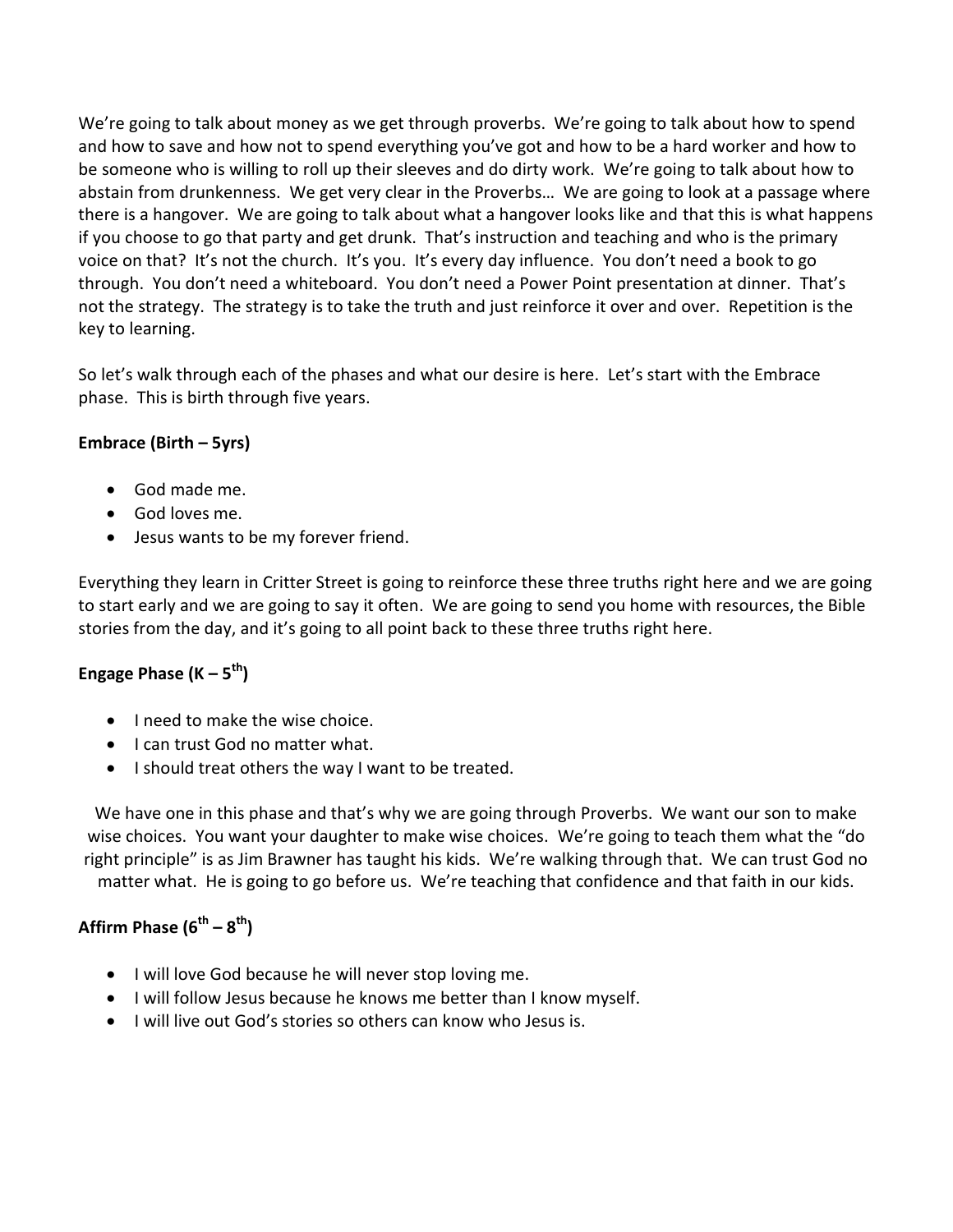There are many ways that seem right to a man, but in the end they lead to destruction; they will lead to death. Now with my life and the identity I'm learning about and that's being affirmed in me, I'm going to go out and actually share this.

### **Mobilize Phase**

- I am created to pursue an authentic relationship with my creator.
- I belong to Jesus Christ and define who I am by what he says.
- I exist every day to demonstrate God's love to a broken world.

These are the high school years.

This week we sat down with our family ministries team, the ones who provided us with these four phases of notes. They are the ones who every week, all week long, are figuring out ways to partner with you to reinforce all of these truths in the home. Here is what they had to say.

## [Video Plays]

**Stephanie Watson:** A big reason why we wanted to use Orange was because it's a lot of fun. We want kids to love coming to church. We want them to want to come to church. When their parents want to sleep in and watch the livestream we want them to say "No way, we are going to church." When I hear stories like that, those are the days that my heart sings. Another reason is because there is a comprehensive plan that begins at birth and ends at high school and there is a strategy and it's a building block and it's one thing after another. We're teaching with the end in mind.

**Mesa Mitchell:** When I think about partnership, I really think about that Bible story that they're hearing on Sunday and I think about Mom and Dad knowing that story before they ever walk through the doors. I love Mom and dad being the first ones to talk to their child about that story. Then when they come to church, they're hearing it from us and it's just like a high five to mom and dad. Their parents are smart; their wise. And we want to echo you in everything that you are speaking.

**Mickey Pitman**: A big part of this strategy is to affirm and mobilize student to go and be the church. One of my favorite things to watch on Sunday mornings is the older students volunteering to help out with the younger students. When you see that, it's Orange in action.

**Mesa Mitchell:** One of the most powerful things about the Orange curriculum is that it really, really sets the parent up as the primary voice. It's exciting to me that we get to be a part of that partnership on your child's journey.

**Stephanie Watson:** My favorite part of serving is being able to be part of something that is so much bigger than myself. I've been here for nine years and when I look… I'm thinking of some families that look totally different than they did several years ago. It didn't happen overnight, but its happening. And I think about my own family and the impact it's made on me as I prepared lessons and as I started to think about things that we are teaching our kids and I think I need that too.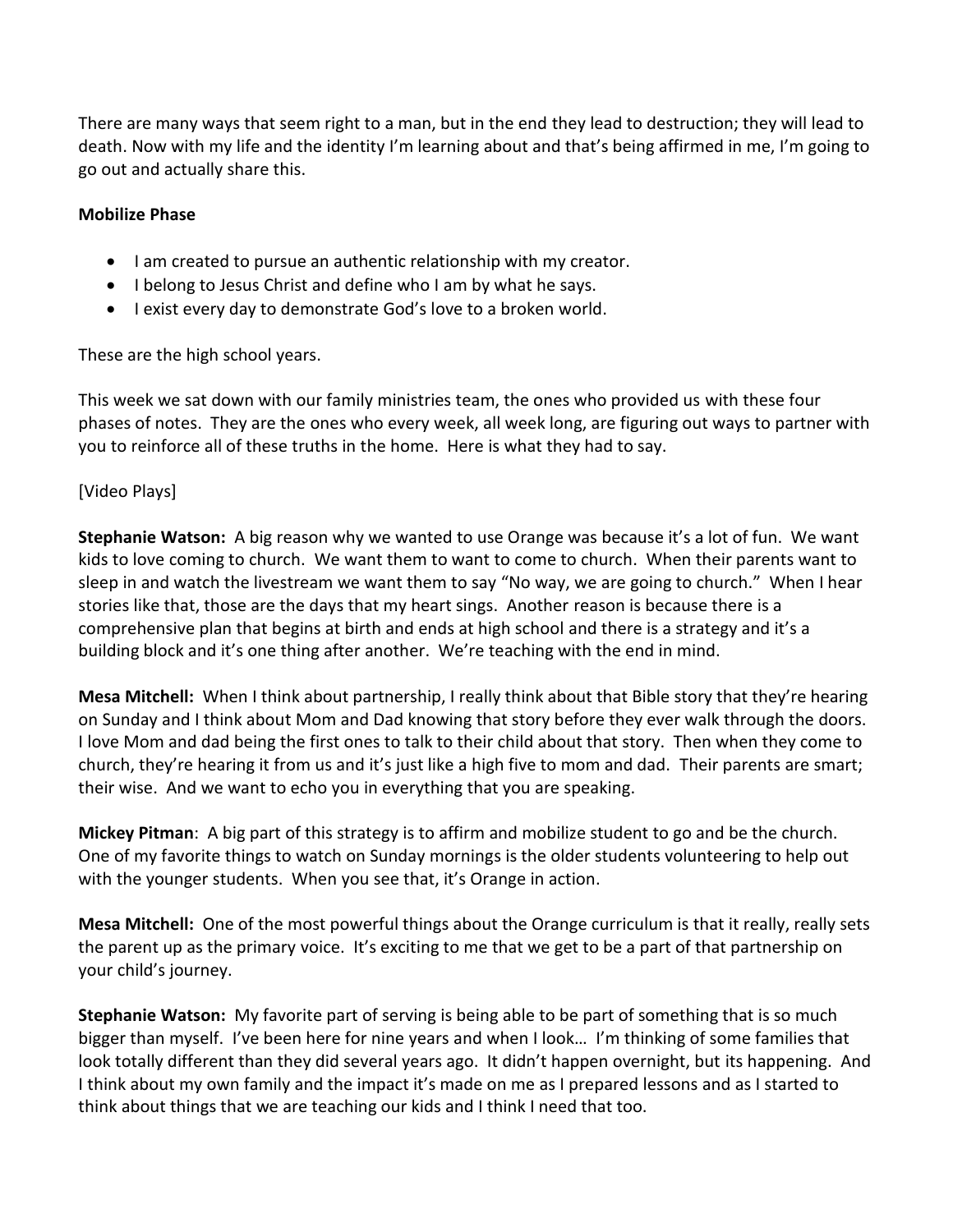**Mickey Pitman:** My favorite part is watching a student be all about themselves – "me, me, me" – and then learning about Jesus and all of the sudden they are all about other people. They love God and they love others and you can see it just click. You can see their passion for Jesus, their passion for the church, the idea that you have to actually be the church and do something significant grows in them. It's awesome to see.

**Mesa Mitchell:** I like fun. I like fun; I think what's exciting about what's happening at Woodland Hills is there is opportunity here to create moments that are fun moments and it's just icing on the cake that my kids are in there. They come and they tell me about it and it's really sweet to be a part of something that makes learning about Jesus so exciting. My kids want to be here and that's cool, that's special, and that is most certainly my favorite thing about serving here at Woodland Hills.

### [Video ends]

Would you help me thank our family ministry team at this church? We are grateful for them and for all of you who volunteer in children's and student ministries. You're like that coach. You're like that teacher that we all can point to who walked alongside our parents and who we can point to that had influence in our life. I think about Coach Schnabel who threw me out in the hall in  $6<sup>th</sup>$  grade and the influence he had on my life all through junior high and high school.

When the reality of "We've got to leave this room and go to the next class..." I saw some relationships that were built between teachers, faithful volunteers at this church and students that are now leaving and moving through the phases. There were deep, emotional responses to that like people crying. This is a good thing. This is working. We want to be the secondary voice.

So you say "Okay we got the what. We got what to say. We're going to have a plan as parents on what to communicate, but how do we do it?" Do you agree with me that sometimes we over strategize parenting? We make it more difficult that it really is. Deuteronomy 6: 7 puts it this way: What do you do with these truths? Teach them diligently to your children. It's hard work. It's for a season, but it's a lot of work. We want to stay after it. We want to put the time in. We want to put the energy in. We want to make the most of thousands of hours. How do you teach them diligently?

*[7](http://www.studylight.org/desk/?q=de%206:7&t1=en_niv&sr=1) Impress them on your children. Talk about them when you sit at home…* You need to prioritize time together as a family. Around a family table is great or around a family room. Maybe it's an outdoor setting. Maybe in the Ozarks it's an inflatable pool or a trampoline. We've had many deep conversations on a trampoline. Raise your hand if you own a trampoline. …*and when you walk along the road…* So as you're driving, use the car time. Have the conversation. *…when you lie down…* That's at night, pray with your kids. Instead of maybe sending them to bed every night, pick a couple of nights where you take them to bed and tuck them in and have the conversations with them. …*and when you get up.* How many of you are morning people? Raise your hand if you're not a morning person, but you're a night person married to a morning person. Isn't that something how God puts that together?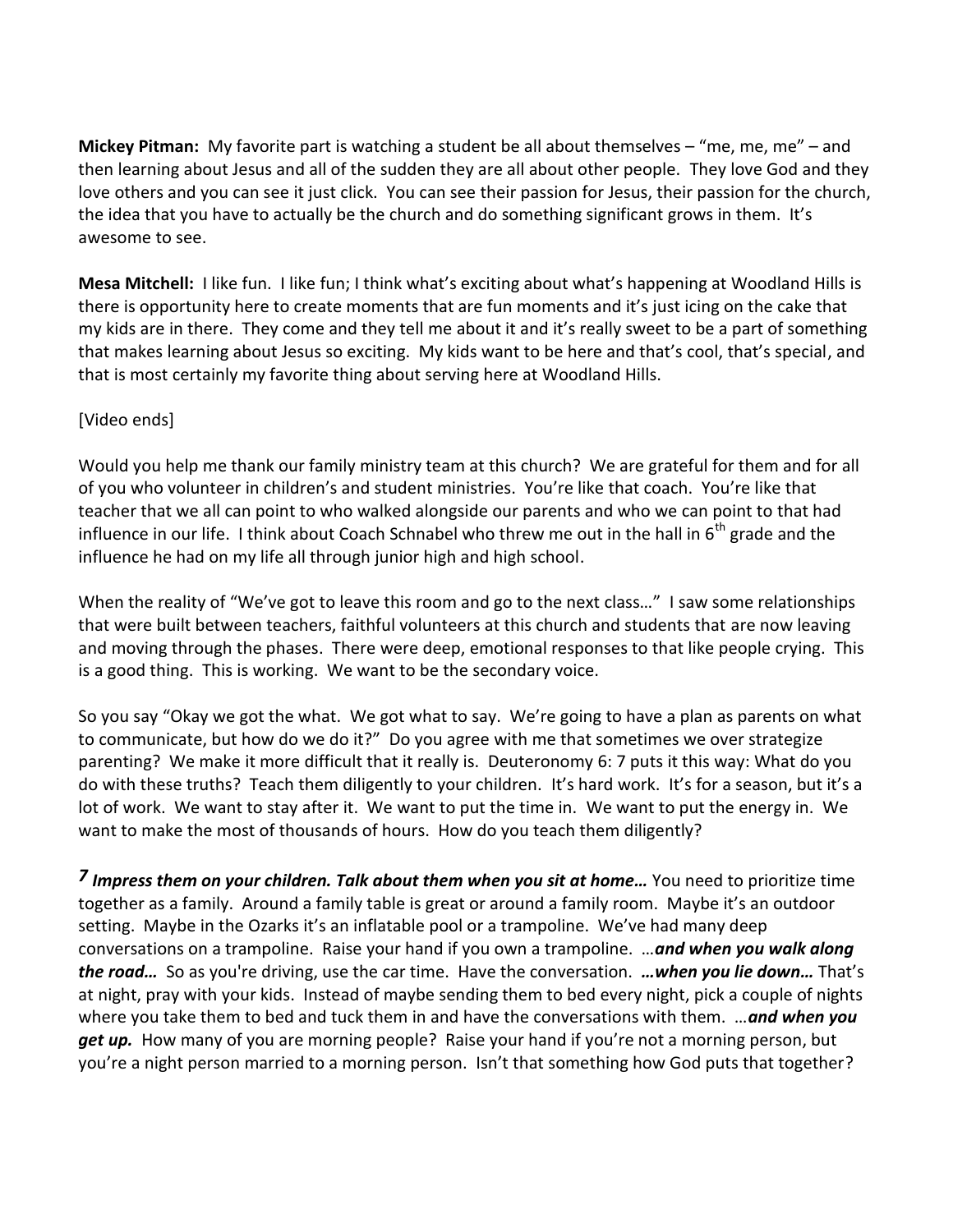My dad was the night person. My mom was asleep very early, but then she was always the one to wake us up. I had one of those moms that would walk into our room and grab the curtains and throw them open, singing *"This is the day! This is the day!"* How many of you had that mom? So you have one parent that's good at night and one parent that's good in the morning.

What's the conversation of your home? Who is the center of your home? What are you talking about from the time you get up to the time you go to bed and when you're driving around town and when you are sitting around your house? The scripture says, a little bit further down in Deuteronomy, that one day your son is going to start asking you the question "Why do we follow all of these stipulation, rules, and laws. Why do we do all this?" And you are going to be able to answer "Because the Lord delivered us from Pharaoh in Egypt. He brought us out of bondage with a mighty hand." You're going to be able to point back to the story of salvation, sharing with your kids your story in your home all throughout the day. Your family is writing a story.

So we know you are powerful and you have a powerful voice and this is the next part. As the primary voice in the life of your child, as a parent, you are the most powerful voice in the life of your child. Andy Stanley, when he talks to business leaders and church leaders, he says when you find out you're the most powerful person in the room… So if it's in your business or if it's in a meeting this week and you find out your voice is the most powerful voice in the room, it's at that moment that you leverage you authority to the benefit and the blessing of the others in the room.

This is true as a parent. I have the most powerful voice in my family. Often that means I'm the loudest voice. My mistake as a parent has been to just raise my voice to squelch all of the other voices. I have a powerful voice in the life of my child, but I don't want to leverage that to get my way or to have something for me. Leverage your authority to the benefit of your child, not you. Use the teachable moment in whatever phase your child is in to begin to build into their lives and to be able to instruct them.

This has been my takeaway from the week as I have studied this and I have read and I have prayed and I have thought about how there are a lot of places that I'm blowing it as a dad. I'm going to end today talking to dads because I think you get the struggle as well. I have a ten and a twelve year old, so I don't have preschoolers, so I can't blame sleep deprivation. You people parenting preschoolers right now, blessings to you as you try to sleep. And I will think about you tonight at 10:00 as we are all falling asleep in the Cunningham home. I don't have sleep deprivation to blame.

I have business and loss of control. I've been nailed on this the last couple of weeks. I can't control a ten year old and a twelve year old like I would like to. So let me raise my voice and rule with an iron fist and shut them down as quickly as possible, so they can know I'm in charge. You've heard it. If you have to remind your kids that you're in charge, you're probably not. I'm moving back towards control or the desire for it more than I am actually gaining influence in the life of my child. So, Dad, the last verse is for you. The last exhortation is for you and it's for me because we have a tendency to get strong, authoritative, and let's just say it, to get angry, to get mad when we feel we are losing control.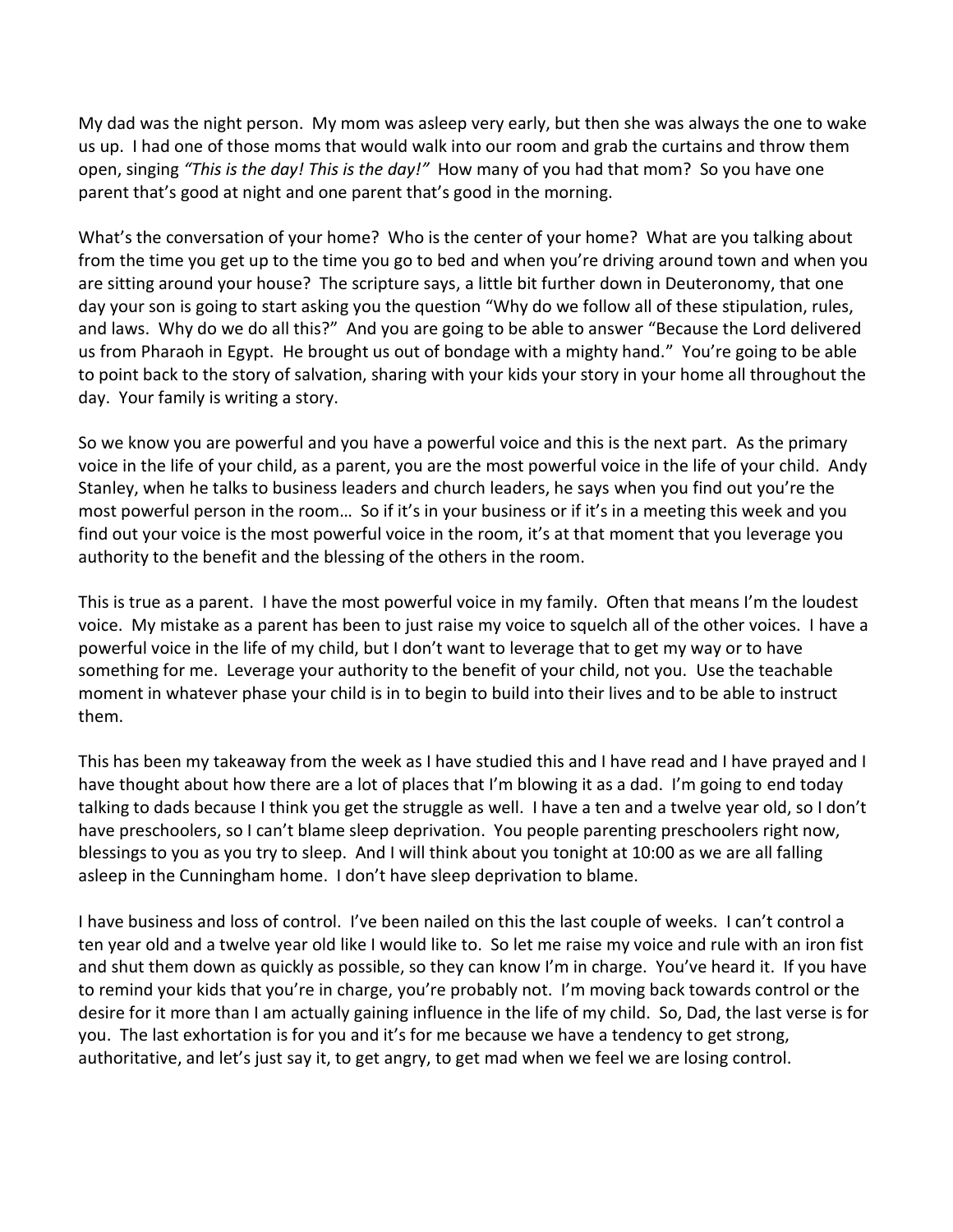I am asking the Lord "Don't let me get angry. Let me gain influence. Let me take this moment to not provoke my children."

## The scripture puts it this was in Ephesians 6: 4. *Fathers, do not exasperate your children; instead, bring them up in the training and instruction of the Lord.*

My anger issues, my frustrations, my outbursts when things in the home aren't going my way are my issue, not the kids' issue. I don't want to look at my kids and tell them they are making me mad. That is something I have to wrestle with. That's something I have to deal with. I don't want to provoke my children to anger because I am painting a picture of God for my children every day in the home. Dad, you are painting a picture every day of God and what it is to have a relationship with your heavenly Father in the home. The question for us is "Are we painting a picture of God where he is distant and angry or are we painting a picture of God who has delivered us with a mighty hand? Are we painting a picture of God our heavenly Father who loves us?" He gives us instruction. He gives us teaching for our benefit to bless us, to be a blessing for us and through us into the lives of others.

Dad, my prayer for you today is that you, knowing it is hard to balance work and life… Mom, it's hard to balance work and life. We have many working moms in here. It's challenging to go to work. We are spinning our wheels so fast at times and we feel like we just don't have time. You don't have to be at a place today where you have to throw on the brakes to everything you're doing and quit your job. That's not realistic. You don't have to sell your house and buy a tiny house… You don't have to stop everything. What if the strategy is as simple as recognizing it in your family, establishing Jesus as the priority relationship, hitting your knees before your family, with your family, declaring who the priority is, confessing your sin to them, and sharing with them. That's our heart and our desire for you as a church. That's my heart and desire as your pastor.

I am entering the teenage phase quickly and some of you are happy about that. I hope that you will be that church that partners with me as well as you partnered with me with toddlers and elementary age students. We've hired Mickey now as our student director. Mickey is here to partner with parents in the life of your child. He is not here to be the primary voice for your child; he's here to be an additional voice in the life of your child.

So when you leave today… The first week we gave you oranges when you left. Last week we gave you Sunny Delight. We decided this week to not be healthy. There's too much health going on in this church. We need to go back to being happy eaters. So do you know what they are giving you today? Do you remember those Push Ups from the ice cream truck? All the guys are so excited. You should have seen everybody leaving the first service. How many of you chased an ice cream truck when you were growing up? Those were the days. I wanted to be an ice cream truck driver. I didn't care that those little Push Ups cost \$4.00; it was worth it. You are going to get one on your way out; enjoy it.

I have a new book out and we are giving one to every family. It's called *The Power of Home*. I want to say thank you because Woodland Hills, you are in the book like you just wouldn't believe. You're going to be amazed when you read it. I just changed your name from Don to Ron. I changed from Sue to